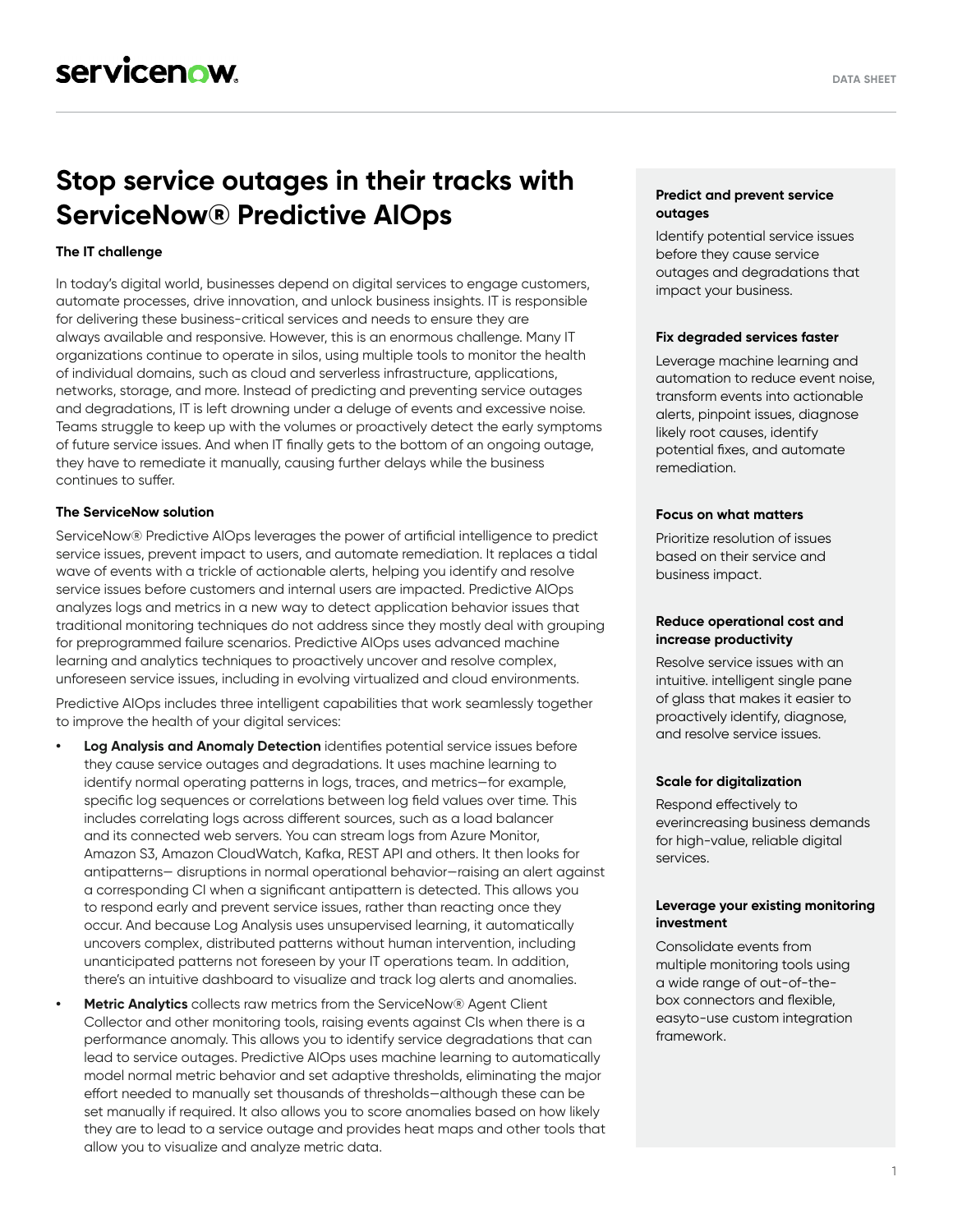**• Event Management** processes events, tags, and metrics to reduce noise. It also consolidates events from your existing monitoring tools, using AIOps techniques to turn a flood of these events into a small number of meaningful alerts. This reduces event volumes by up to 99%. If you don't have a CMDB yet, the Tagbased Alert Clustering technique helps correlate alerts based on the tags. When Event Management is used in conjunction with Service Mapping, you can see the service impact of these alerts, providing interactive service maps that make it easy to identify and prioritize service issues. It also carries out automated root cause analysis, showing you which CIs are the most probable cause of a service issue, along with associated confidence scores. This significantly reduces the time needed to diagnose service outages and degradations.

#### **Instantly see and investigate service issues**

Predictive AIOps comes with Operator Workspace that gives you a consolidated view of your business services. Prioritized service health issues are highlighted on an intuitive, colorcoded service health dashboard, making it easy to identify issues at a glance

From here, you can drill into specific service health issues, showing related CIs and alerts on an interactive service map. You can also see associated incidents, change requests, and detected configuration changes on the same pane of glass, providing operational context that helps you to resolve issues more quickly—for example, determining whether an outage or degradation is related to a recent configuration change.

# **Keep pace with Intelligent, adaptive alert correlation**

In the same way that Log Analysis identifies patterns in your log data, Event Management uses machine learning to identify temporal and topological patterns in your historical alert data. It then uses these patterns to correlate alerts in real time, identifying groups of alerts that are caused by the same issue. Instead of just seeing individual symptoms, you now know how these symptoms are related. You can also provide feedback on the usefulness of these alert groups, and even add or delete alerts. Event management uses this feedback to automatically adjust the way it groups alerts in future.

## **Correlate alerts without needing a CMDB**

Tag-based alert correlation capability lets you group alerts based on similar alerts without needing a CMDB. The tags are derived from alert information coming from monitoring tools, also reducing event noise further. This feature provides rapid time to value since it's helpful even if you haven't discovered your IT infrastructure yet.



| <b>now</b>                                 |                                                                                                                             | $\sim$ $\circ$ $\bullet$                                                                                                                                                                                                                                                                      |                     |
|--------------------------------------------|-----------------------------------------------------------------------------------------------------------------------------|-----------------------------------------------------------------------------------------------------------------------------------------------------------------------------------------------------------------------------------------------------------------------------------------------|---------------------|
| @ Coestor Nonsene                          | Repards Proces @<br>÷                                                                                                       |                                                                                                                                                                                                                                                                                               | ۰                   |
| Details.                                   | Service Vizor<br>ø                                                                                                          |                                                                                                                                                                                                                                                                                               | $\sim$              |
| Rewards Processing<br>book handley through |                                                                                                                             | ù<br>Hitting was                                                                                                                                                                                                                                                                              | $\sim$              |
| $\hat{\bullet}$                            | $\frac{\text{meas}(\mathbf{r})}{\text{meas}(\mathbf{r})}$<br>۰<br><b>2y Tomcat</b><br>hannonede 22<br>Page 150<br>@ Selmes. | Properties<br>Application Service<br><b>Constitute State</b><br>Operational<br>Centel<br>2010-04-25 07:45:00<br>Statistical demand<br>Esabled<br><b>TARW</b><br><b>Regards Processing</b><br>Darptity.<br>National NOC<br><b>CARGIN</b><br>term branker<br>Keny Business<br>NEp:0172.96.5.161 | $\circ$<br>$\equiv$ |

Operator Workspace